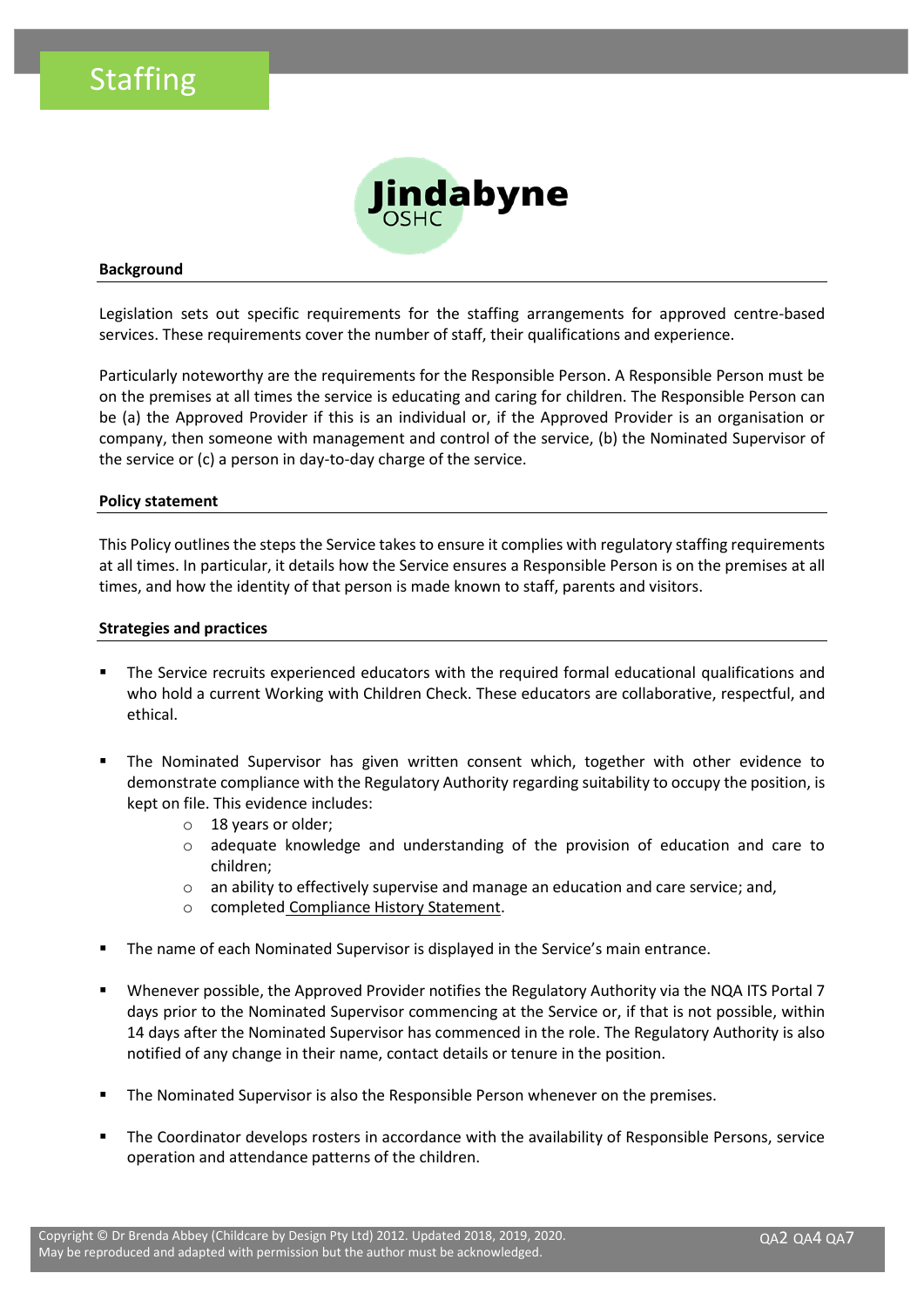- On any occasion that the Nominated Supervisor is not on the premises, a Responsible Person who is physically present is placed in charge of the Service's day-to-day operations only (i.e. the Responsible Person does not assume all of the responsibilities of the Nominated Supervisor). This acceptance of the additional responsibilities by the replacement is a standing arrangement agreed to in writing by the replacement, and details are maintained in the staff file.
- The Approved Provider of the Service has appointed one or more individuals as Responsible Persons (Certified Supervisor) to supervise and lead the Service when the Nominated Supervisor is not at the Service. These Responsible Persons have given written consent via the Approval and Consent Form – Responsible Person which, together with other evidence to demonstrate their suitability to occupy the position, is kept on file. This evidence may include:
	- o Copies of qualifications held by this person
	- o experience
	- o supervisory and leadership capabilities
	- o Child Protection training
	- o Working with Children Check
	- o referees' comments.
- Whenever leaving the premises, the Nominated Supervisor informs the substitute Responsible Person, and signs the Responsible Person Record Form on departure. On return, the Nominated Supervisor informs the substitute, and again signs the Responsible Person Record Form.
- The details of the Responsible Person at any given time are clearly displayed in the main entrance of the Service.
- The Approved Provider ensures that:
	- o Nominated Supervisors and any person who assumes the role of Responsible Person have a clear understanding of the role
	- o The Responsible Person is appropriately skilled and qualified
	- o The Responsible Person is physically present at the Service. A substitute for the Responsible Person will be present where a Waiver is in place.
- The Service has an Educational Leader who oversees the development and implementation of the Service's educational program.
- The Service's Policies and Procedures are clear and delineate its practices.
- Before commencing at the Service, all educators, staff, students and volunteers are given an orientation wherein they are made purposefully aware of the Service's Policies and Procedures, and of their responsibilities under them.
- All educators, staff, students and volunteers sign the Service's Prohibition Declaration Notice for Staff Members.
- The Service is cognizant of the requirements including transitional and saving provisions for staffing in the Education and Care Services National Regulations 2011 and meets or exceeds these at all times it provides education and care to children. These provisions include:
	- o Educator-to-child ratios
	- o Educator formal qualifications
	- o First Aid, anaphylaxis and Emergency Asthma Management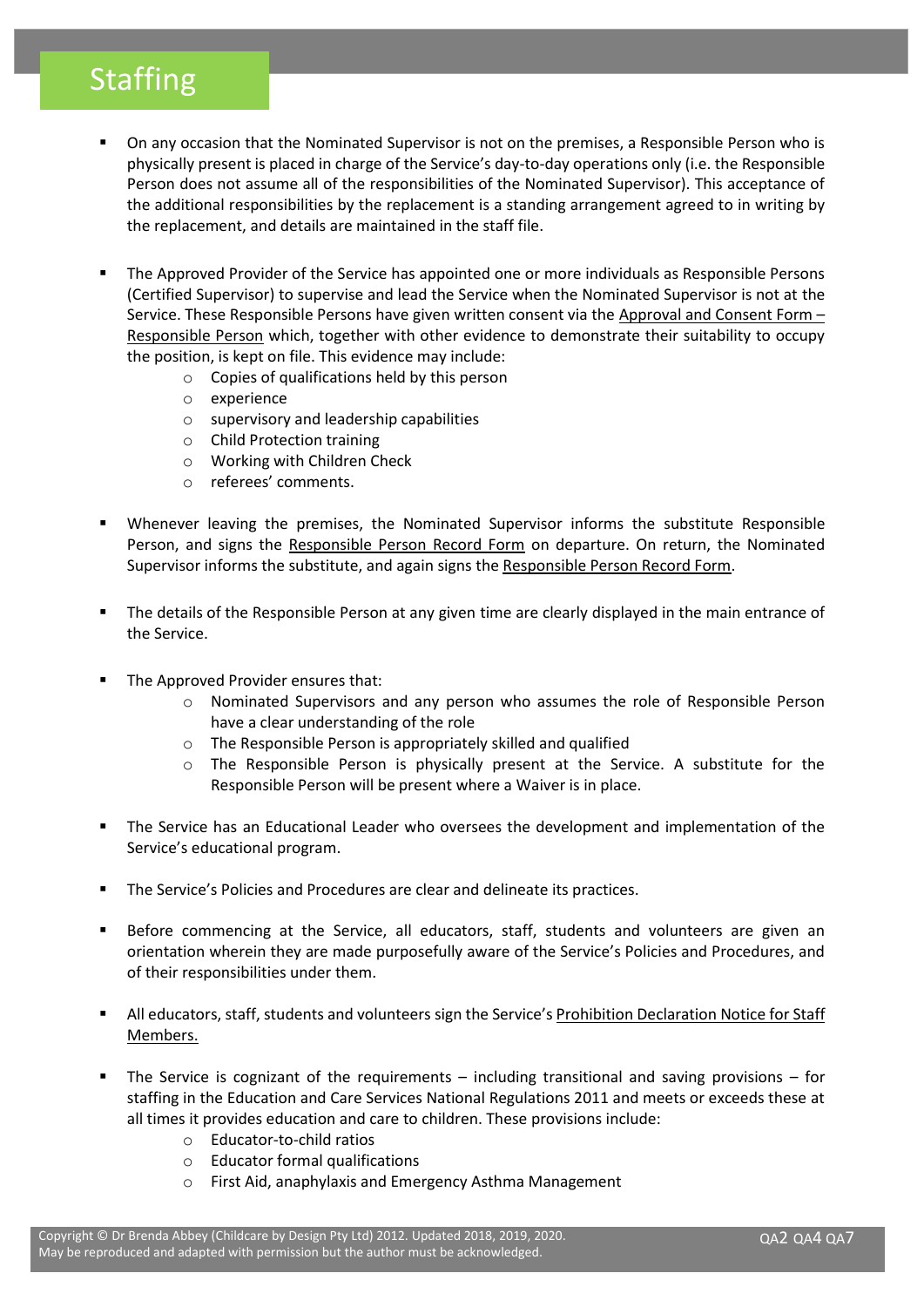- Educators under 18 years and students and volunteers are never alone with children. Refer to the Service's *Students, Volunteers and Visitors Policy*.
- The Service maintains a relief educators list and, wherever possible, engages educators on this list to replace absentees.
- The Service conducts regular team meetings where educators become familiar with each other's strengths and weaknesses and learn how to work best as a team to achieve quality education and care outcomes for children.
- The Nominated Supervisor ensures all educators are familiar with current child protection law and its application to their work at the Service, and acutely aware of their responsibilities under this legislation. Refer to the Service's *Child Protection and Risk Management Policy*.
- All educators use the timesheet to record their arrival and departure times, and their lunch breaks.
- The Service expects its educators to be diligent and attentive to the children and the children's wellbeing at all times. As team members, they are also expected to be supportive of their colleagues and of students and volunteers.

#### **Responsibilities of parents**

To be aware of who is the Responsible Person at that time they are in the Service.

#### **Procedures and forms**

- Approval and Consent Form Responsible Person
- Prohibition Declaration Notice for Staff Members
- Responsible Person Record Form
- Working With Children Check

#### **Links to other policies**

- **Child Protection and Risk Management Policy**
- Students, Volunteers and Visitors Policy
- Supervision Policy

#### **Links Education and Care Services National Regulations 2011, National Quality Standard 2011**

| Regs | 117A | Placing a person in day-to-day charge                                     |  |
|------|------|---------------------------------------------------------------------------|--|
|      | 117B | Minimum requirements for a person in da-to-day charge                     |  |
|      | 117C | Minimum requirements for a nominated supervisor                           |  |
|      | 122  | Educators must be working directly with children to be included in ratios |  |
|      | 123  | Educator to child ratios - centre-based services                          |  |
|      | 126  | Centre-based services-general educator qualifications                     |  |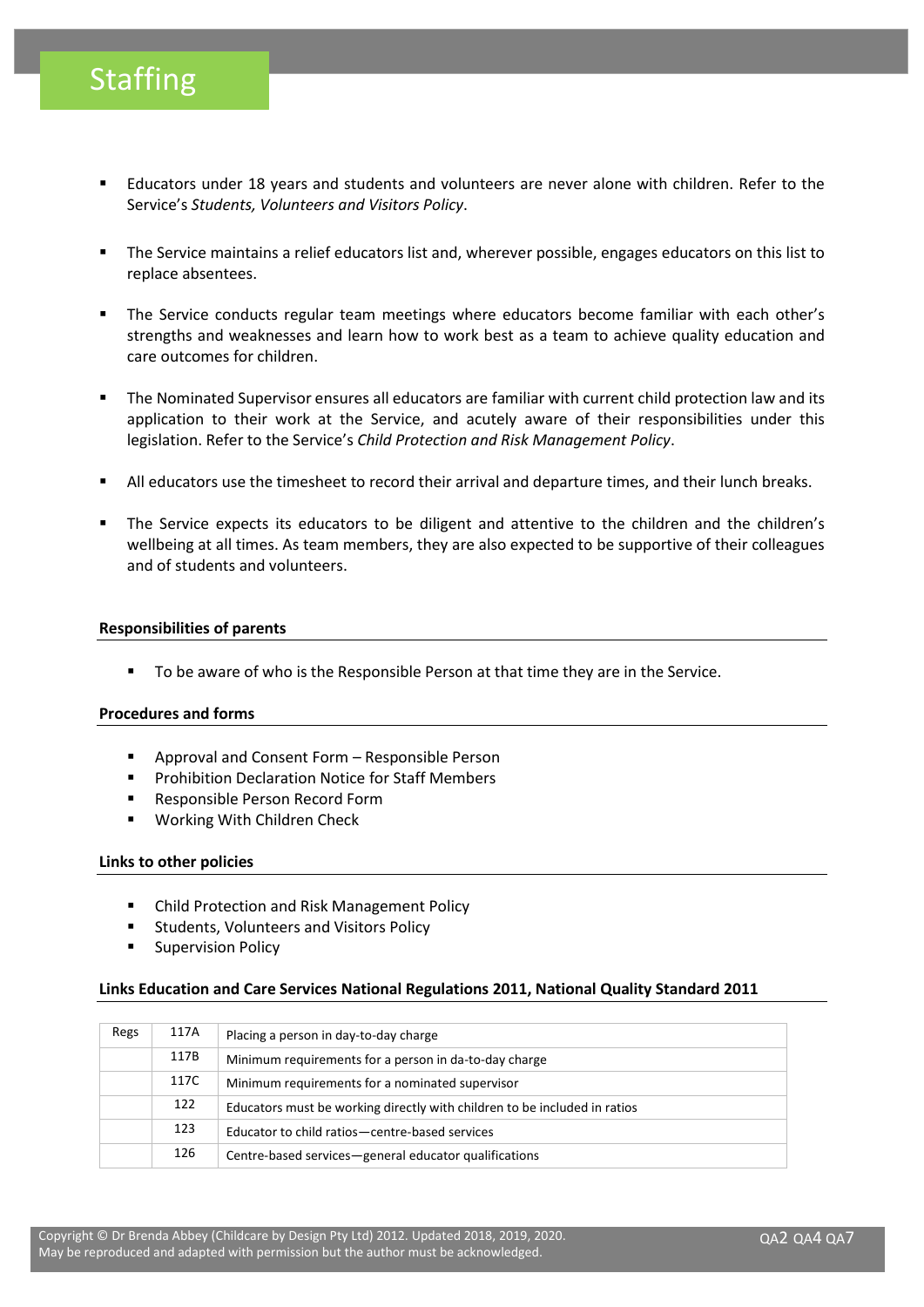| 130 | Requirement for early childhood teacher—centre-based services—fewer than 25 approved<br>places                         |
|-----|------------------------------------------------------------------------------------------------------------------------|
| 131 | Requirement for early childhood teacher-centre-based services-25 or more approved places<br>but fewer than 25 children |
| 132 | Requirement for early childhood teacher- centre-based services-25 to 59 children                                       |
| 133 | Requirement for early childhood teacher-centre-based services-60 to 80 children                                        |
| 134 | Requirement for early childhood teacher-centre-based services-more than 80 children                                    |
| 135 | Early childhood teacher illness or absence                                                                             |
| 136 | First aid qualifications                                                                                               |
| 168 | Educators and care services must have policies and procedures                                                          |
| 173 | Prescribed information must be displayed                                                                               |

| General transitions and saving provisions |     |                                                                                                    |  |
|-------------------------------------------|-----|----------------------------------------------------------------------------------------------------|--|
|                                           | 241 | Persons taken to hold an approved early childhood teaching qualification                           |  |
|                                           | 243 | Persons taken to hold an approved diploma level education and care qualification                   |  |
|                                           | 244 | Persons taken to hold an approved certificate III level education and care qualification           |  |
|                                           | 298 | Educator to child ratio-children over preschool age<br>Applies to Reg 123                          |  |
|                                           | 299 | General qualification requirements for educators—children over preschool age<br>Applies to Reg 126 |  |
|                                           | 311 | Additional staff members or volunteers<br>Applies to Reg 310                                       |  |
|                                           | 312 | <b>Qualifications for educators</b><br>Applies to Reg 310                                          |  |

| QA | 2.2.1 | At all times, reasonable precautions and adequate supervision ensure children are protected<br>from harm and hazard                                                     |
|----|-------|-------------------------------------------------------------------------------------------------------------------------------------------------------------------------|
|    | 2.2.3 | Management, educators and staff are aware of their roles and responsibilities to identify and<br>respond to every child at risk of abuse or neglect                     |
|    | 4.1.2 | Every effort is made for children to experience continuity of educators at the service                                                                                  |
|    | 4.2.1 | Management, educators and staff work with mutual respect and collaboratively, and challenge<br>and learn from each other, recognising each other's strengths and skills |
|    | 4.2.2 | Professional standards guide practice, interactions and relationships                                                                                                   |
|    | 7.1.2 | Management systems are in place to manage risk and enable the effective management and<br>operation of a quality service                                                |
|    | 7.2.1 | There is an effective self-assessment and quality improvement process in place                                                                                          |
|    | 7.2.2 | The educational leader is supported and leads the development and implementation of the<br>educational program and assessment and planning cycle                        |

| QA | 2.2.1 | At all times, reasonable precautions and adequate supervision ensure children are protected<br>from harm and hazard                                                     |
|----|-------|-------------------------------------------------------------------------------------------------------------------------------------------------------------------------|
|    | 2.2.3 | Management, educators and staff are aware of their roles and responsibilities to identify and<br>respond to every child at risk of abuse or neglect                     |
|    | 4.1.2 | Every effort is made for children to experience continuity of educators at the service                                                                                  |
|    | 4.2.1 | Management, educators and staff work with mutual respect and collaboratively, and challenge<br>and learn from each other, recognising each other's strengths and skills |
|    | 4.2.2 | Professional standards guide practice, interactions and relationships                                                                                                   |
|    | 7.1.2 | Systems are in place to manage risk and enable the effective management and operation of a<br>quality service                                                           |
|    | 7.2.1 | There is an effective self-assessment and quality improvement process in place                                                                                          |
|    | 7.2.2 | The educational leader is supported and leads the development and implementation of the<br>educational program and assessment and planning cycle                        |